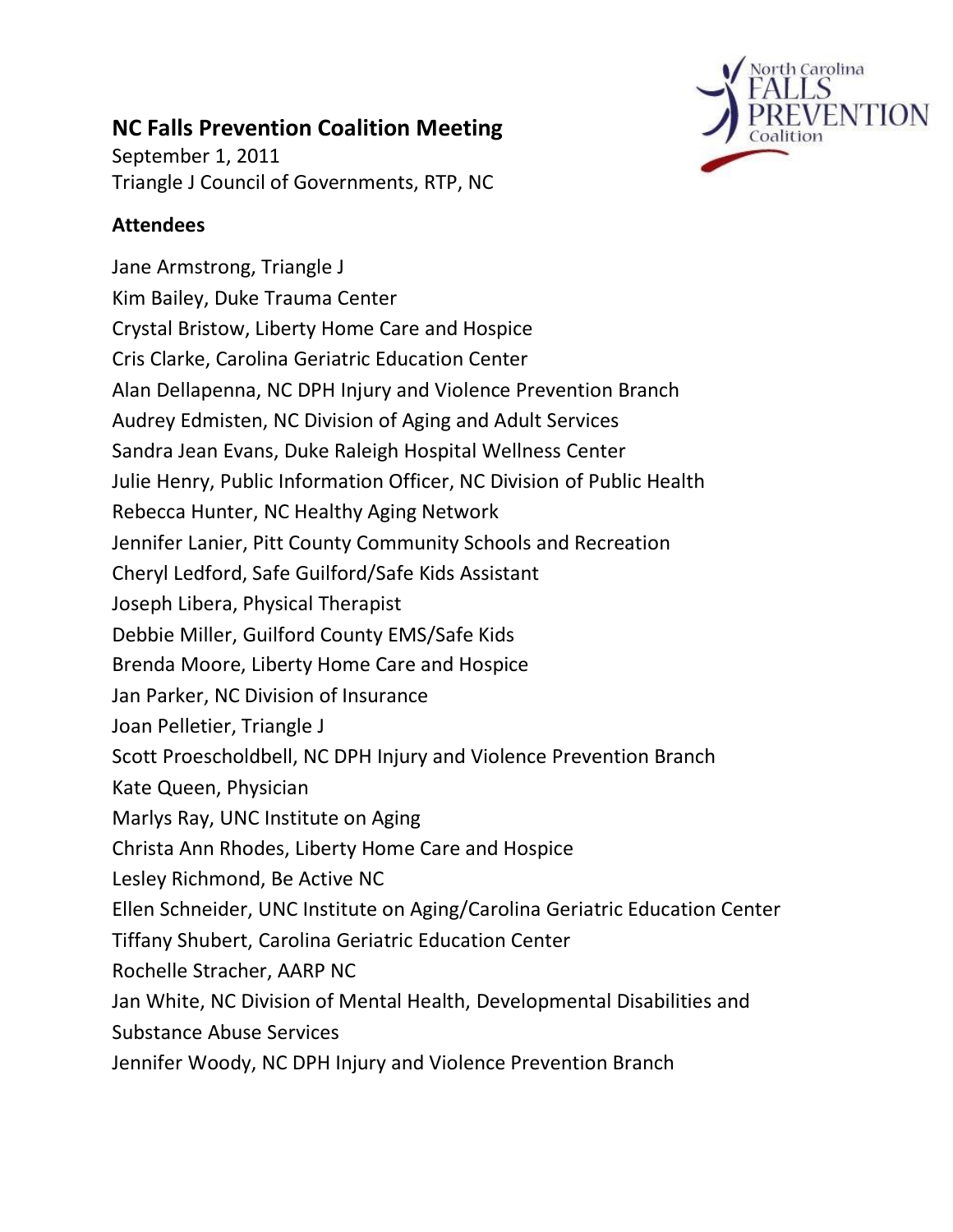## **Welcome, Introductions and Housekeeping**

Rebecca Hunter, NC Healthy Aging Network

The meeting was called to order at approximately 11:10am by Becky Hunter, who thanked Triangle J for providing the meeting venue.

## **NC Falls Prevention Awareness Week Discussion**

Ellen Schneider, UNC Institute on Aging/Carolina Geriatric Education Center

Ellen Schneider discussed preparations for NC Falls Prevention Awareness Week (FPAW), slated for September 19-24, 2011. It was noted that although the week begins on a Saturday, to coincide with the first day of Fall, the momentum of a planned week of activities statewide should counterbalance any issue around some events taking place on the weekend.

Ellen handed out a new flyer associating osteoporosis with falls and broken bones. The flyer is a joint message from the National Association of Chronic Disease Directors/National Osteoporosis Council, the Falls Free Coalition, and the NC Falls Prevention Coalition.

Ellen also distributed a draft page from the survey being conducted by the states participating in national Fall Prevention Awareness Day (September 23, 2011). The survey of activities in various states will provide information to enhance *State Coalitions on Fall Prevention: A Compendium of Initiatives* **(**[http://www.healthyagingprograms.org/content.asp?sectionid=98&ElementID=7](http://www.healthyagingprograms.org/content.asp?sectionid=98&ElementID=746) [46](http://www.healthyagingprograms.org/content.asp?sectionid=98&ElementID=746)**),** a resource from the NCOA and the State Coalitions on Fall Prevention Workgroup. Ellen noted that the Workgroup has grown substantially from previous years, and this year 43 states, D.C., and Puerto Rico will be participating in national Fall Prevention Awareness Day. Some examples of planned state activities include: a "falling monologue" using older actors on local access television in California; a webinar for health professionals in Florida; falls information distributed as utility bill "stuffers" in Nebraska; events on the state capitol lawn in Kansas; and distributing nightlights to seniors in New York and Rhode Island.

Ellen also showed winning photographs from a national photo contest held in anticipation of Fall Prevention Awareness Day. These photos are available to view at [http://www.ncoa.org/improving-health/falls-prevention/falls-prevention](http://www.ncoa.org/improving-health/falls-prevention/falls-prevention-awareness.html)[awareness.html.](http://www.ncoa.org/improving-health/falls-prevention/falls-prevention-awareness.html)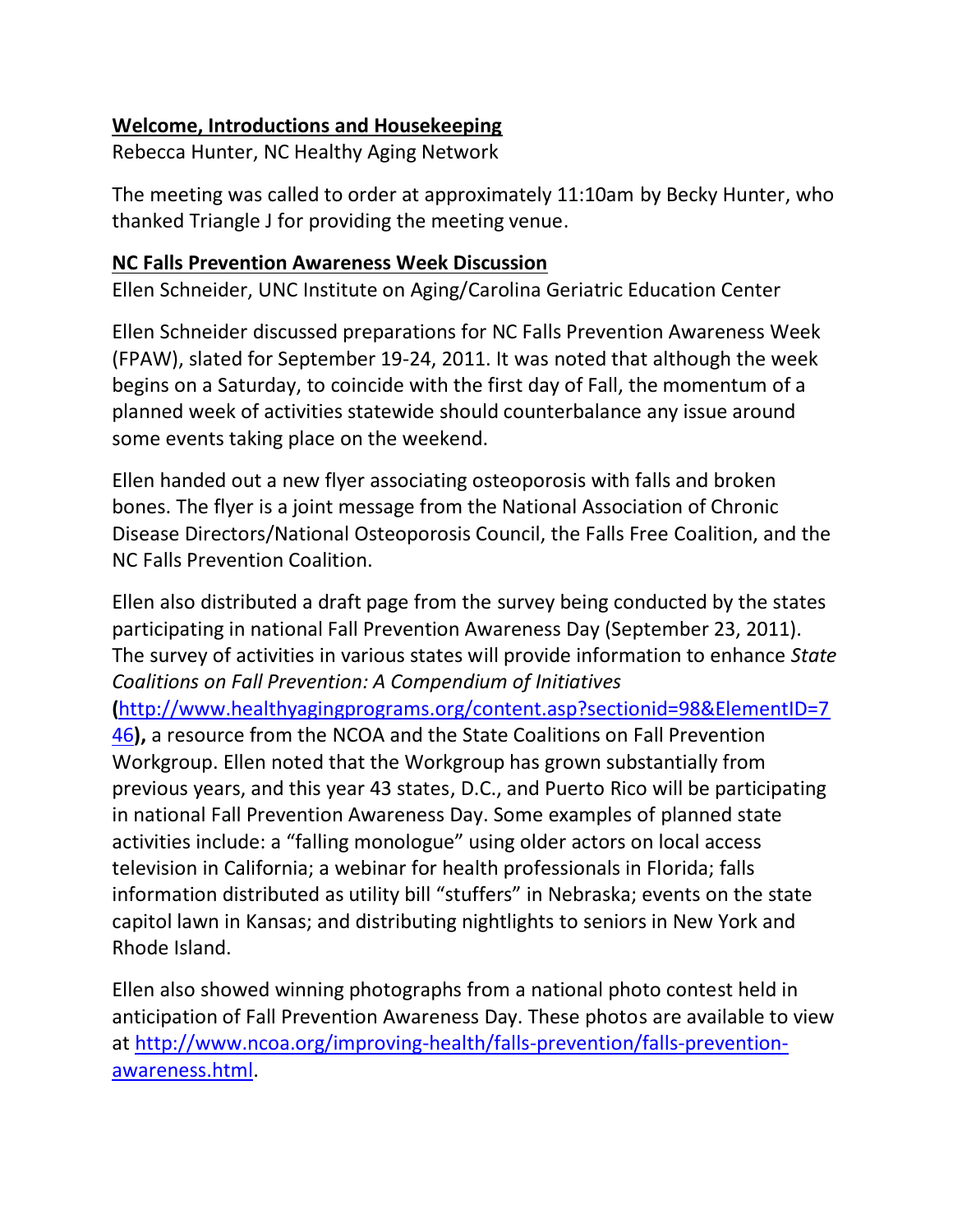Members of the NC FPC then shared their activity plans for NC FPAW, and other news:

- Jennifer Lanier will be involved with the falls prevention expo in eastern NC, which was attended by over 200 people in 2010;
- Joe Libera has an article on the effect of falls prevention programs on hospitalization rates which he can share;
- Cheryl Ledford reported that letters to the editor are being used in Guilford County to raise awareness;
- Jennifer Woody is involved in the Raleigh walkability audit and bike/pedestrian plan;
- Rochelle Stracher reported that AARP will be using volunteers and literature to distribute information at health fairs;
- Cris Clarke has already received a sample PSA which Buncombe County will be using for FPAW;
- Ellen Schneider received an email from a Kmart pharmacist wanting a physical therapist to assist her on Fall Prevention Awareness Day, and looking for a model consent form to use for people receiving balance assessments. Tiffany Shubert suggested directing the inquiry to university physical therapy schools;
- Kate Queen reported for Lori Schrodt, on behalf of the Western Carolina Falls Prevention Coalition, that the Coalition is in the process of validating a training process for fall risk screening. Kate also summarized activities in Haywood County. A free strength, balance and mobility assessment for older adults is being offered during FPAW. The local chapter of the American Physical Therapy Association is starting a personalized referral program for older adults needing to develop an exercise routine. Dr. Queen emphasized an important aspect of such a program, which is to initiate health behavior changes by participants. Ellen Schneider echoed the thought, noting that one of the next big areas of focus in falls prevention needs to be how to change the mindset of people with fall risk. Tiffany Shubert added that a recent theme at the XPAC physical therapy conference was how to engage older adults in physical activity meaningful to them. It was suggested that a summary of literature in this area would be a good topic for a future NCFPC meeting;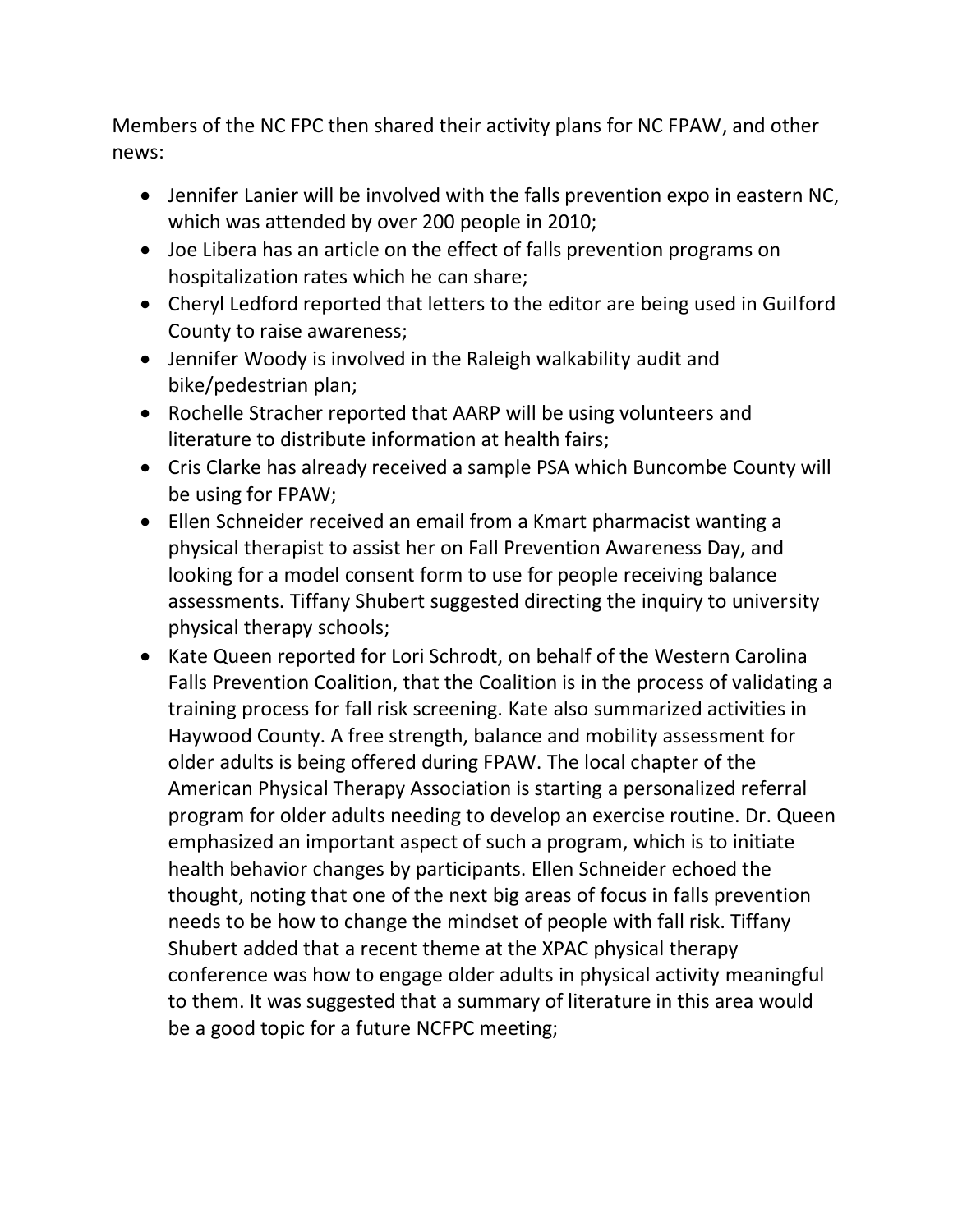• Jan White reported that in the area of traumatic brain injury, offices in 4 cities are focusing on fall prevention activities.

Ellen Schneider and Becky Hunter closed this part of the meeting by noting that it's important to show impact of fall prevention activities by reporting them to the NCFPC via the survey that will be distributed after FPAW, especially if media coverage was involved. That will give us the ability to consolidate the information into a concise post-event message.

**Falls Practice Improvement Network/Community Fall Prevention Training** Tiffany Shubert, Carolina Geriatric Education Center

The Western NC Falls Prevention Coalition recently trained 20 community health care providers to screen older adults for fall risk, and 155 older adults have been screened. The cost savings as a measure of equivalency to a physical therapist's time need to be calculated.

The CGEC has created a manual for download by senior centers on how to partner with a health care professional in fall prevention. It is currently "in beta" for the remainder of 2011 and should go live in 2012, with the hope of an endorsement by the NC Physical Therapy Association.

A fall prevention dissemination meeting in mid-September at the CDC will have participation from a number of NCFPC members.

The Otago exercise program which originated in New Zealand is being vetted for endorsement by the CGEC, CDC and APTA so that it can be disseminated by physical therapists.

NC AAA Area L in Rocky Mount is offering training for home health aides on their role in assessing and preventing fall risk.

The Moses Cone health system is conducting falls practice improvement training in October and November.

Lori Schrodt and Tiffany Shubert will present to the NC Physical Therapy Association in late October on community/physical therapy/public health partnerships in fall prevention.

Tiffany has just heard from Rex Hospital's falls committee, which wants to become involved in the NC FPC.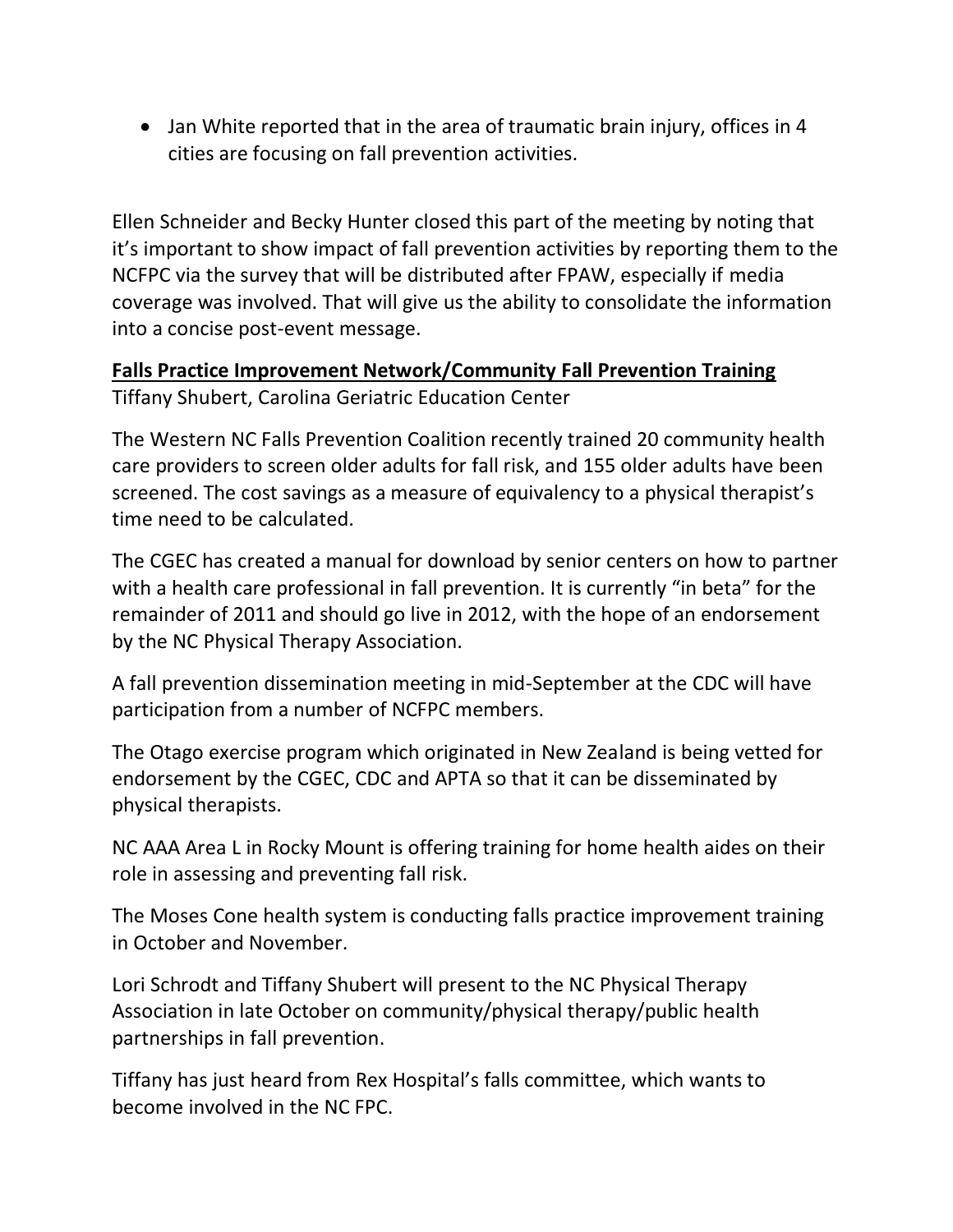## **Matter of Balance Update**

Leslie Richmond, Be Active NC

MOB had 200 participants in August. A new group of coaches was trained in western North Carolina. Leslie has extensive statistics available on the program.

#### **Other Business**

Ellen Schneider reminded everyone that we need good photos taken during FPAW. Be sure to get appropriate permissions for their use from any identifiable human subjects. Perhaps the NC FPC should have its own photo contest.

Rochelle Stracher has media connections (WRAL) and will try to work that angle for media coverage in the future. It was suggested that we investigate how to participate in the NC State Fair, perhaps offering screenings at a Senior Day breakfast.

Use of Facebook and Twitter was discussed. Approximately a half dozen of the attendees at today's meeting have an organizational page on Facebook.

# **Featured Speaker: Julie Henry, NC DPH Public Information Officer Maximizing Media Coverage When Your Resources and Theirs Are Thin**

Julie is a former reporter for NBC 17, has worked in hospital PR for WakeMed, and has been a freelance video producer and writer.

The theme of her talk was that the media and news delivery revolution of the past decade has combined with cuts in manpower in conventional media outlets (newspaper and television), to make it necessary to create our own news and push it to reporters who can give it page space/air time.

Pew recently reported that 47% of consumers now get their news from mobile computing/communications devices, and newsrooms have lost 30% of their staff since 2000. [Pew State of the News Media 2011.]

Social media use by the 50-64 age group was up 88% from 2009-2010; for the 65+ group it was up 50%. Fifty percent of internet users have looked for health information via social media.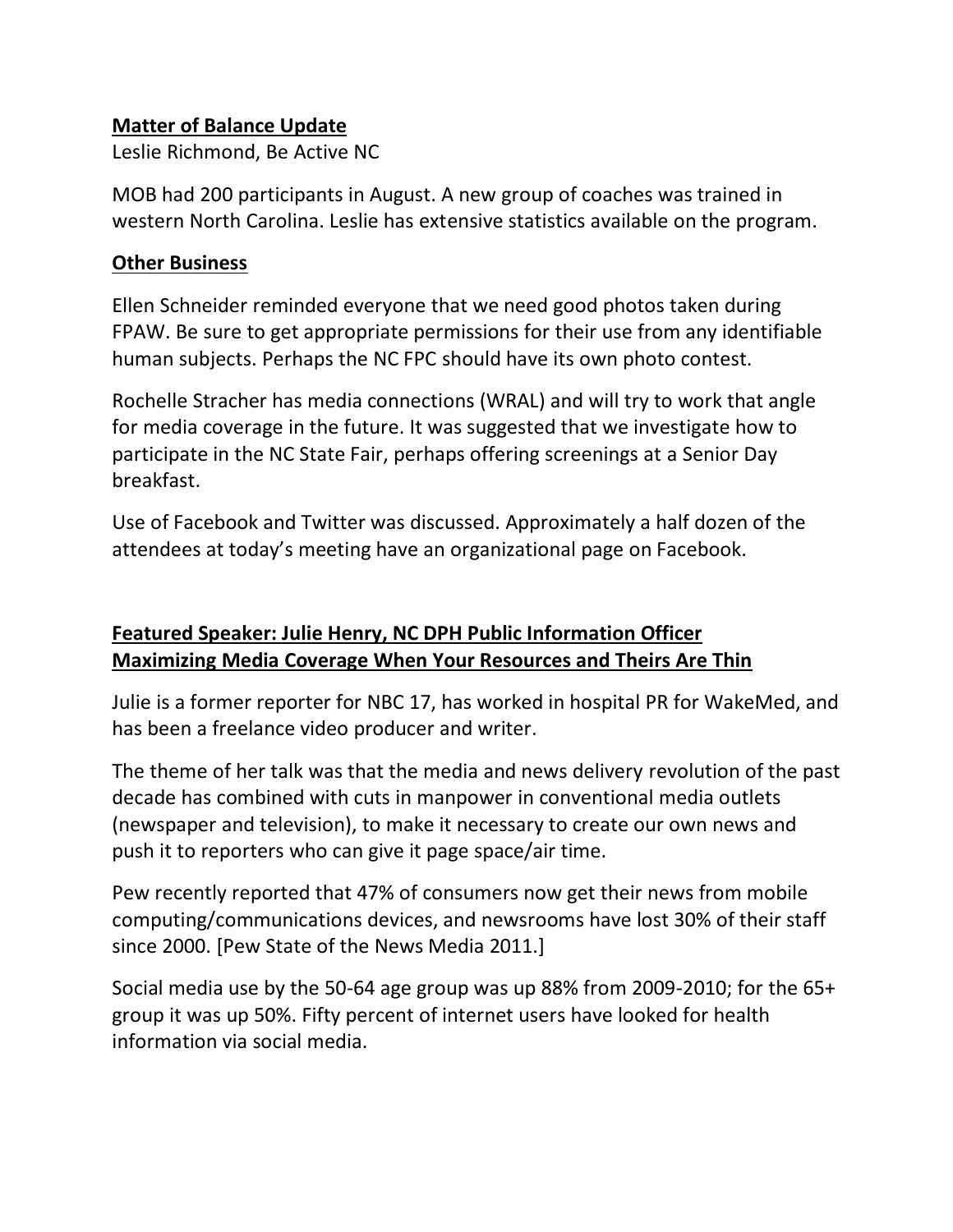Among Hispanics, 2/3 are online, and 25% have used a mobile phone to get health information.

Today's television reporter is a "one man band", carrying his/her own equipment and performing the reporting, shooting, editing, writing (including web copy) and airing functions.

However, television news programming is adding airtime, with 4-5 hours of local news coverage per day, and they need content.

If we want to reach the media, we need to know how to package our story and use visuals. Get to know a reporter and be their source for one-stop coverage in what's going on in your area of expertise. Know all aspects of a topic, not just your piece. If you can develop any kind of a relationship with a reporter, try things like sending them tweets about related news that you have picked up. If you can find individual stories to tell to illustrate the "human interest" side of your topic area, you can create news that media may be interested in. Niche reporters and freelance columnists may be more interested than beat reporters.

You may be responsible for developing your own format for the delivery of news you want to convey. If your organization is still very reliant on the traditional press release, try something like making it into a 30-second "interview" with your CEO or Director by having him or her read the release, or excerpts, and capturing it on video, then putting it on YouTube. Use Skype for interviews so a reporter with a full truck of video equipment does not have to come to you.

Think about whether your information is accessible via the media and devices people are using; how useful is it if someone can't easily use your content via a handheld device?

If you are taking photos or video of human subjects outside of your organization, be sure to get written consent to use their image at the time you do the shooting.

Ms. Henry's presentation slides are attached.

#### **CDC Falls Prevention Grantee and Partner Meeting, September 12-14**

Alan Dellapenna, NC DPH Injury and Violence Prevention Branch

The CDC Falls Prevention Grantee and Partner meeting will have demonstrations of programs ready to launch to encourage attendees to learn how to disseminate them. The programs that will be implemented via the new CDC grant include